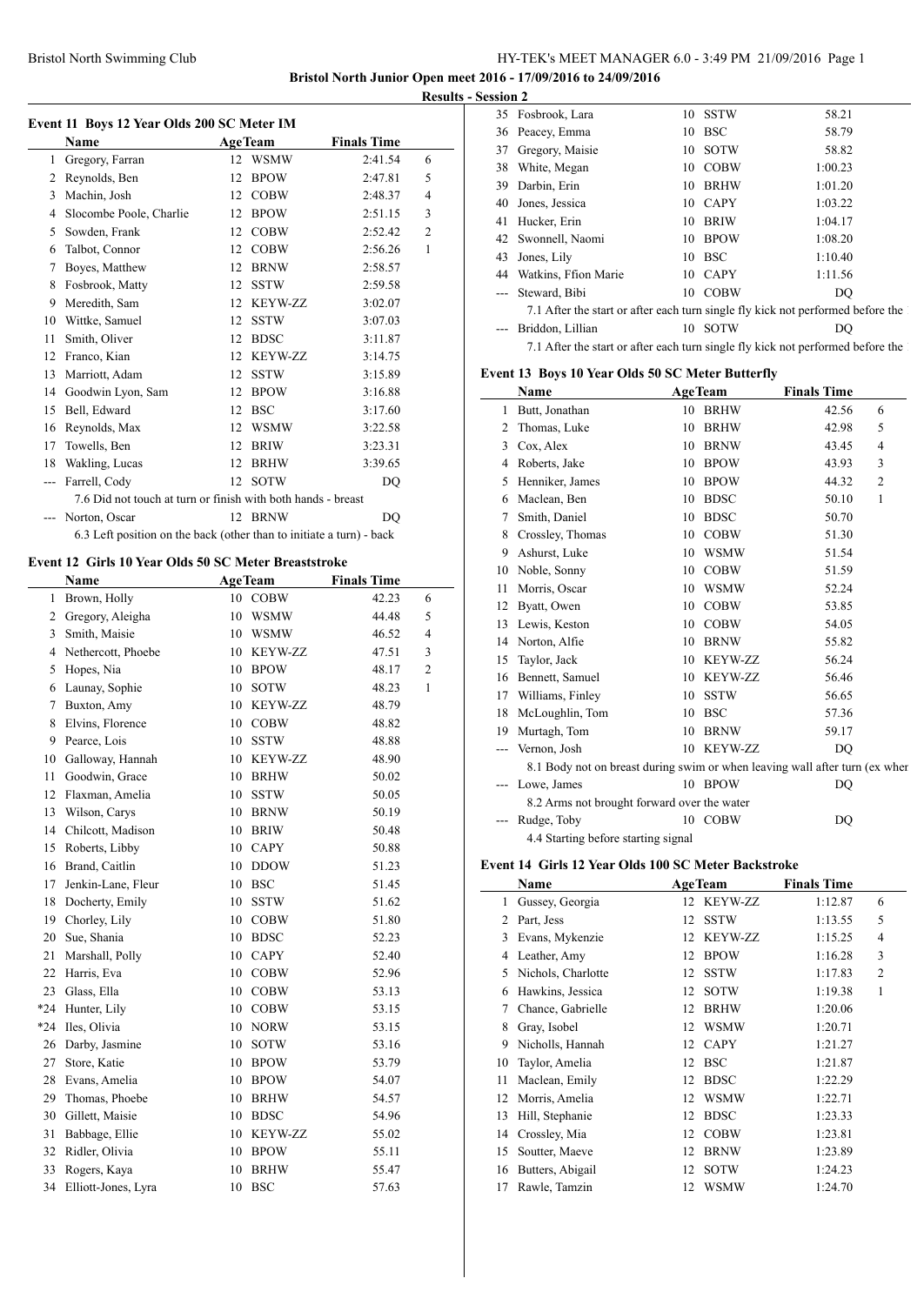## Bristol North Swimming Club HY-TEK's MEET MANAGER 6.0 - 3:49 PM 21/09/2016 Page 2

**Bristol North Junior Open meet 2016 - 17/09/2016 to 24/09/2016 Results - Session 2**

|  |  | (Event 14 Girls 12 Year Olds 100 SC Meter Backstroke) |  |
|--|--|-------------------------------------------------------|--|
|  |  |                                                       |  |

|    | Name                  |    | <b>AgeTeam</b> | <b>Finals Time</b> |
|----|-----------------------|----|----------------|--------------------|
|    | 18 Vince, Jess        |    | 12 KEYW-ZZ     | 1:25.20            |
| 19 | Hallett, Isabel       | 12 | <b>COBW</b>    | 1:25.28            |
| 20 | Harvey, Emily         | 12 | <b>BSC</b>     | 1:25.56            |
| 21 | Matthews, Abbie       | 12 | <b>SOTW</b>    | 1:25.91            |
| 22 | Mason-Flucke, Alice   | 12 | <b>BRNW</b>    | 1:26.51            |
| 23 | Campbell, Hermione    | 12 | <b>COBW</b>    | 1:28.01            |
| 24 | Cole, Mylie           | 12 | <b>COBW</b>    | 1:28.89            |
| 25 | Golding, Deya         | 12 | <b>BSC</b>     | 1:29.88            |
| 26 | Bath, Caitlin         | 12 | <b>BRNW</b>    | 1:30.56            |
| 27 | Noble, Sophie         | 12 | <b>SOTW</b>    | 1:30.57            |
| 28 | Laraman, Angharad     | 12 | <b>WSMW</b>    | 1:31.22            |
| 29 | Flagg, Ella           | 12 | <b>NORW</b>    | 1:32.07            |
| 30 | Ward-Pugh-Jones, Lily | 12 | <b>BRIW</b>    | 1:32.28            |
| 31 | Gregory, Harriette    | 12 | <b>SOTW</b>    | 1:33.06            |
| 32 | Bremner, Hannah       | 12 | <b>BRIW</b>    | 1:33.89            |
| 33 | O'Rourke, Leah        | 12 | <b>BRNW</b>    | 1:39.47            |
| 34 | Shaddick, Libby       | 12 | <b>CAPY</b>    | 1:58.07            |
| 35 | Gradhand, Ida         | 12 | <b>BRNW</b>    | 2:00.87            |
| 36 | Worsley, Chloe        | 12 | <b>BSC</b>     | 2:00.93            |
| 37 | Morris, Meena         | 12 | <b>BRNW</b>    | 2:08.03            |

### **Event 15 Boys 12 Year Olds 100 SC Meter Freestyle**

|                | Name                    |                                                  | <b>AgeTeam</b> | <b>Finals Time</b> |                |
|----------------|-------------------------|--------------------------------------------------|----------------|--------------------|----------------|
| 1              | Talbot, Connor          | 12                                               | <b>COBW</b>    | 1:06.34            | 6              |
| $\overline{2}$ | Machin, Josh            | 12                                               | <b>COBW</b>    | 1:07.74            | 5              |
| 3              | Lloyd, Morgan           | 12                                               | <b>CAPY</b>    | 1:07.92            | $\overline{4}$ |
| 4              | Slocombe Poole, Charlie | 12                                               | <b>BPOW</b>    | 1:10.90            | 3              |
| 5              | Gregory, Farran         | 12                                               | <b>WSMW</b>    | 1:11.37            | 2              |
| 6              | Reynolds, Ben           | 12                                               | <b>BPOW</b>    | 1:11.85            | $\mathbf{1}$   |
| 7              | Meredith, Sam           | 12                                               | <b>KEYW-ZZ</b> | 1:12.68            |                |
| 8              | Norton, Oscar           | 12                                               | <b>BRNW</b>    | 1:12.73            |                |
| 9              | West, Reuben            | 12                                               | <b>BRHW</b>    | 1:13.06            |                |
| 10             | Boyes, Matthew          | 12                                               | <b>BRNW</b>    | 1:14.77            |                |
| 11             | Sowden, Frank           | 12                                               | <b>COBW</b>    | 1:14.79            |                |
| 12             | Fosbrook, Matty         | 12                                               | <b>SSTW</b>    | 1:14.94            |                |
| 13             | Farrell, Cody           | 12                                               | <b>SOTW</b>    | 1:16.04            |                |
| 14             | Smith, Oliver           | 12                                               | <b>BDSC</b>    | 1:16.19            |                |
| 15             | Wittke, Samuel          | 12                                               | <b>SSTW</b>    | 1:16.39            |                |
| 16             | Towells, Ben            | 12                                               | <b>BRIW</b>    | 1:20.78            |                |
| 17             | Franco, Kian            | 12                                               | <b>KEYW-ZZ</b> | 1:21.57            |                |
| 18             | Rawlins, Jack           | 12                                               | <b>SOTW</b>    | 1:22.15            |                |
| 19             | Bell, Edward            | 12                                               | <b>BSC</b>     | 1:22.37            |                |
| 20             | Marriott, Adam          | 12                                               | <b>SSTW</b>    | 1:22.99            |                |
| 21             | Goodwin Lyon, Sam       | 12                                               | <b>BPOW</b>    | 1:23.07            |                |
| 22             | McLoughlin, Ben         | 12                                               | <b>BSC</b>     | 1:24.21            |                |
| 23             | Reynolds, Max           | 12                                               | <b>WSMW</b>    | 1:25.53            |                |
| 24             | Wakling, Lucas          | 12                                               | <b>BRHW</b>    | 1:27.26            |                |
| 25             | Burfitt, Gabriel        | 12                                               | <b>BSC</b>     | 1:29.82            |                |
| 26             | Allen, Sam              | 12                                               | <b>DDOW</b>    | 1:41.54            |                |
| 27             | Nematpour, Arad         | 12                                               | <b>BRNW</b>    | 1:47.32            |                |
| ---            | Tuffin, Alfie           | 12                                               | <b>DDOW</b>    | DQ                 |                |
|                | $A = A + C$             | $\sim$ $\sim$ $\sim$ $\sim$ $\sim$ $\sim$ $\sim$ |                |                    |                |

# 4.4 Starting before starting signal

# **Event 16A Girls 10 Year Olds 100 SC Meter IM**

| Name                 | <b>AgeTeam</b>    | <b>Finals Time</b> |   |
|----------------------|-------------------|--------------------|---|
| Brown, Holly         | <b>COBW</b><br>10 | 1:23.63            | 6 |
| 2 Smith, Maisie      | WSMW<br>10        | 1:27.72            | 5 |
| 3 Gregory, Aleigha   | WSMW<br>10        | 1:28.24            | 4 |
| 4 Nethercott, Phoebe | 10 KEYW-ZZ        | 1:28.86            | 3 |
| 5 Broster, Phoebe    | <b>BPOW</b><br>10 | 1:30.41            |   |
|                      |                   |                    |   |

| 6                        | Galloway, Hannah                                                                 |    | 10 KEYW-ZZ     | 1<br>1:31.06 |
|--------------------------|----------------------------------------------------------------------------------|----|----------------|--------------|
| $\tau$                   | Hopes, Nia                                                                       |    | 10 BPOW        | 1:31.73      |
|                          | 8 Marshall, Polly                                                                |    | 10 CAPY        | 1:31.94      |
|                          | 9 Launay, Sophie                                                                 | 10 | <b>SOTW</b>    | 1:34.46      |
|                          | 10 Pearce, Lois                                                                  | 10 | <b>SSTW</b>    | 1:35.22      |
| 11                       | Roberts, Libby                                                                   |    | 10 CAPY        | 1:35.58      |
|                          | 12 Flaxman, Amelia                                                               |    | 10 SSTW        | 1:36.77      |
|                          | 13 Buxton, Amy                                                                   | 10 | <b>KEYW-ZZ</b> | 1:36.94      |
|                          | 14 Pemble, Erin                                                                  |    | 10 BRHW        | 1:37.71      |
|                          | 15 Docherty, Emily                                                               | 10 | <b>SSTW</b>    | 1:38.31      |
|                          | 16 Goodwin, Grace                                                                | 10 | <b>BRHW</b>    | 1:39.93      |
|                          | 17 Pritchard, Kacey                                                              | 10 | <b>SOTW</b>    | 1:40.62      |
|                          | 18 Chilcott, Madison                                                             |    | 10 BRIW        | 1:41.55      |
| 19                       | Jenkin-Lane, Fleur                                                               | 10 | <b>BSC</b>     | 1:41.62      |
|                          | 20 Harris, Eva                                                                   |    | 10 COBW        | 1:41.67      |
| 21                       | Davis, Belle                                                                     | 10 | <b>BPOW</b>    | 1:41.73      |
|                          | 22 Iles, Olivia                                                                  | 10 | <b>NORW</b>    | 1:41.74      |
|                          | 23 Darby, Jasmine                                                                | 10 | <b>SOTW</b>    | 1:41.76      |
|                          | 24 Brand, Caitlin                                                                | 10 | <b>DDOW</b>    | 1:42.43      |
|                          | 25 Rogers, Kaya                                                                  | 10 | <b>BRHW</b>    | 1:42.92      |
|                          | 26 Hunter, Lily                                                                  |    | 10 COBW        | 1:43.74      |
| 27                       | Wilson, Carys                                                                    | 10 | <b>BRNW</b>    | 1:43.89      |
| 28                       | Ridler, Olivia                                                                   | 10 | <b>BPOW</b>    | 1:44.10      |
|                          | 29 Elliott-Jones, Lyra                                                           |    | 10 BSC         | 1:45.24      |
|                          | 30 Jackson, Evie                                                                 |    | 10 BSC         | 1:46.01      |
| 31                       | Thomas, Phoebe                                                                   | 10 | <b>BRHW</b>    | 1:46.08      |
|                          | 32 Glass, Ella                                                                   |    | 10 COBW        | 1:46.81      |
|                          | 33 Fosbrook, Lara                                                                | 10 | <b>SSTW</b>    | 1:52.15      |
|                          | 34 Peacey, Emma                                                                  | 10 | <b>BSC</b>     | 1:52.16      |
|                          | 35 Gregory, Maisie                                                               |    | 10 SOTW        | 1:56.71      |
|                          | 36 Steward, Bibi                                                                 |    | 10 COBW        | 1:57.94      |
| 37                       | Briddon, Lillian                                                                 | 10 | <b>SOTW</b>    | 1:58.27      |
|                          | 38 Jones, Jessica                                                                |    | 10 CAPY        | 2:00.15      |
|                          | 39 Hucker, Erin                                                                  | 10 | <b>BRIW</b>    | 2:05.32      |
|                          | 40 Watkins, Ffion Marie                                                          |    | 10 CAPY        | 2:07.98      |
|                          | 41 White, Megan                                                                  |    | 10 COBW        | 2:09.84      |
|                          | 42 Jones, Lily                                                                   |    | 10 BSC         | 2:17.67      |
| $\overline{a}$           | Swonnell, Naomi                                                                  |    | 10 BPOW        | DQ           |
|                          | 8.2 Arms not brought forward over the water - fly                                |    |                |              |
| ---                      | Store, Katie                                                                     |    | 10 BPOW        | DQ           |
|                          | 7.6 Did not touch at turn or finish with both hands - breast                     |    |                |              |
|                          | Wakling, Zoe                                                                     |    | 10 BRHW        | DQ           |
|                          | 9.3 Finish of each stroke not in accordance with rules for the particular stroke |    |                |              |
| $\overline{\phantom{a}}$ | Lindsley, Eva                                                                    |    | 10 BDSC        | DQ           |
|                          | 8.2 Arms not brought forward over the water - fly                                |    |                |              |

#### **Event 16B Girls 12 Year Olds 100 SC Meter IM**

 $\mathbb{R}$ 

|    | Name               |    | <b>AgeTeam</b> | <b>Finals Time</b> |                |  |
|----|--------------------|----|----------------|--------------------|----------------|--|
| 1  | Gussey, Georgia    |    | 12 KEYW-ZZ     | 1:14.57            | 6              |  |
| 2  | Leather, Amy       | 12 | <b>BPOW</b>    | 1:18.02            | 5              |  |
| 3  | Hawkins, Jessica   | 12 | <b>SOTW</b>    | 1:18.99            | $\overline{4}$ |  |
| 4  | Nichols, Charlotte | 12 | <b>SSTW</b>    | 1:19.85            | 3              |  |
| 5  | Hill, Stephanie    | 12 | <b>BDSC</b>    | 1:20.09            | $\overline{2}$ |  |
| 6  | Gray, Isobel       | 12 | <b>WSMW</b>    | 1:22.03            | 1              |  |
| 7  | Nicholls, Hannah   | 12 | <b>CAPY</b>    | 1:22.05            |                |  |
| 8  | Hallett, Isabel    | 12 | <b>COBW</b>    | 1:22.58            |                |  |
| 9  | Chance, Gabrielle  | 12 | <b>BRHW</b>    | 1:22.65            |                |  |
| 10 | Matthews, Abbie    | 12 | <b>SOTW</b>    | 1:24.44            |                |  |
| 11 | Taylor, Amelia     | 12 | <b>BSC</b>     | 1:24.66            |                |  |
| 12 | Butters, Abigail   | 12 | <b>SOTW</b>    | 1:25.05            |                |  |
| 13 | Soutter, Maeve     | 12 | <b>BRNW</b>    | 1:25.65            |                |  |
| 14 | Morris, Amelia     | 12 | <b>WSMW</b>    | 1:25.97            |                |  |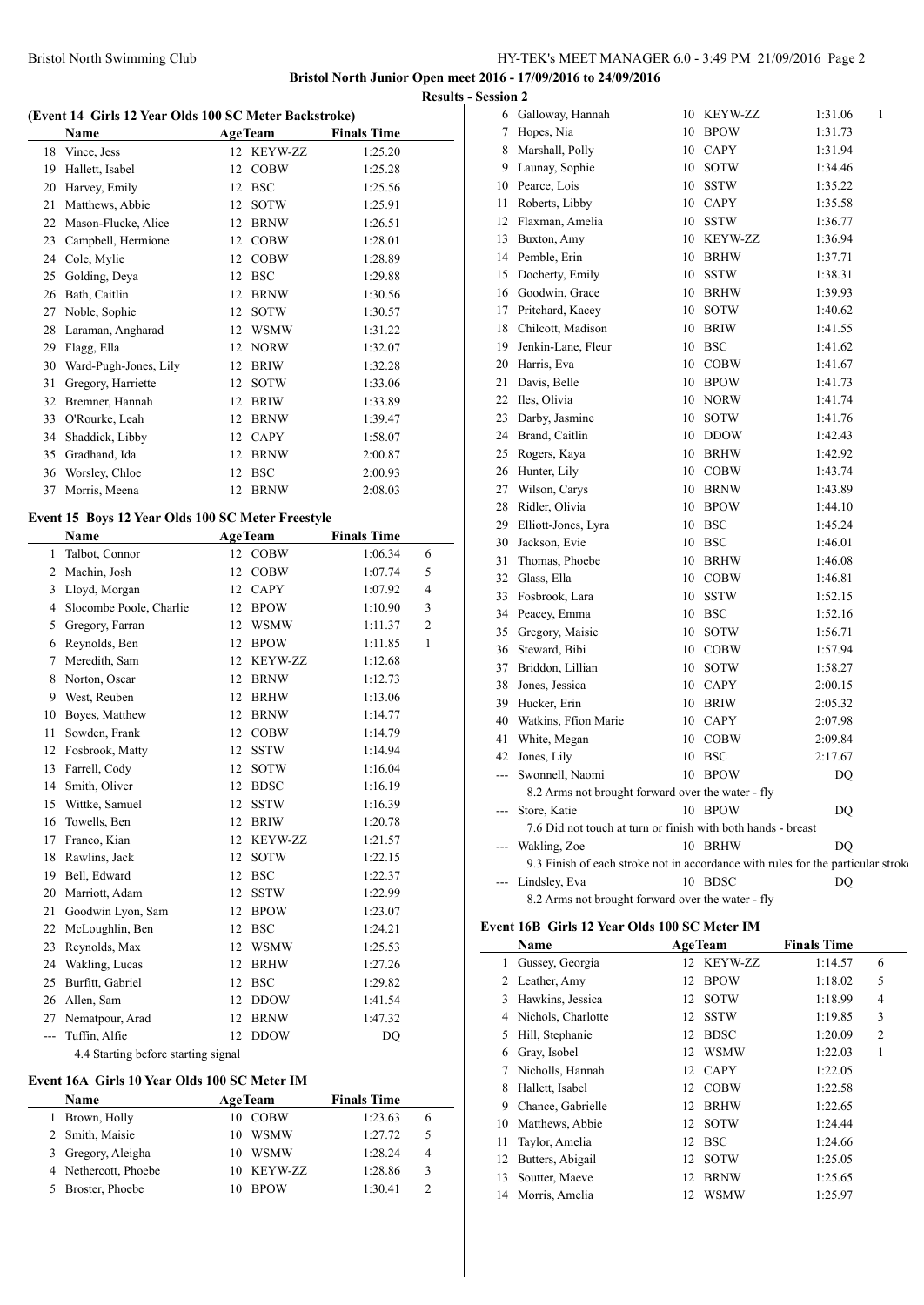# Bristol North Swimming Club HY-TEK's MEET MANAGER 6.0 - 3:49 PM 21/09/2016 Page 3

**Bristol North Junior Open meet 2016 - 17/09/2016 to 24/09/2016 Results - Session 2**

|                | (Event 16B Girls 12 Year Olds 100 SC Meter IM)      |                   |                                                                                  |
|----------------|-----------------------------------------------------|-------------------|----------------------------------------------------------------------------------|
|                | Name                                                | <b>AgeTeam</b>    | <b>Finals Time</b>                                                               |
| 15             | Vince, Jess                                         | 12 KEYW-ZZ        | 1:26.51                                                                          |
|                | 16 Crossley, Mia                                    | 12<br><b>COBW</b> | 1:27.08                                                                          |
| 17             | Noble, Sophie                                       | 12<br>SOTW        | 1:28.54                                                                          |
| 18             | Jones, Heather                                      | 12<br>SOTW        | 1:28.96                                                                          |
|                | 19 Channon, Phebe                                   | 12 COBW           | 1:29.28                                                                          |
|                | 20 Flagg, Ella                                      | 12 NORW           | 1:29.97                                                                          |
| 21             | Maclean, Emily                                      | 12 BDSC           | 1:30.07                                                                          |
|                | 22 Harvey, Emily                                    | 12 BSC            | 1:30.78                                                                          |
|                | 23 Rawle, Tamzin                                    | 12 WSMW           | 1:30.92                                                                          |
|                | *24 Mason-Flucke, Alice                             | 12 BRNW           | 1:30.98                                                                          |
|                | *24 Golding, Deya                                   | 12 BSC            | 1:30.98                                                                          |
|                | 26 Laraman, Angharad                                | 12 WSMW           | 1:32.61                                                                          |
|                | 27 Gregory, Harriette                               | 12<br>SOTW        | 1:32.69                                                                          |
|                | 28 Ward-Pugh-Jones, Lily                            | 12 BRIW           | 1:32.87                                                                          |
|                | 29 Bath, Caitlin                                    | 12<br>BRNW        | 1:34.11                                                                          |
|                | 30 Bremner, Hannah                                  | 12<br>BRIW        | 1:41.93                                                                          |
|                | 31 Shaddick, Libby                                  | 12 CAPY           | 2:02.38                                                                          |
|                | --- Garside, Delphine                               | 12 BPOW           | DQ                                                                               |
|                |                                                     |                   | 9.3 Finish of each stroke not in accordance with rules for the particular stroke |
|                | Morris, Meena                                       | 12 BRNW           | DQ                                                                               |
|                | 8.2 Arms not brought forward over the water - fly   |                   |                                                                                  |
| $ -$           | Worsley, Chloe                                      | 12 BSC            | DQ                                                                               |
|                | 8.2 Arms not brought forward over the water - fly   |                   |                                                                                  |
|                |                                                     |                   |                                                                                  |
|                | Event 17 Boys 10 Year Olds 50 SC Meter Breaststroke |                   |                                                                                  |
|                | Name                                                | <b>AgeTeam</b>    | <b>Finals Time</b>                                                               |
| 1              | Henniker, James                                     | 10 BPOW           | 6<br>45.85                                                                       |
| $\overline{2}$ | Rudge, Toby                                         | 10<br><b>COBW</b> | 47.33<br>5                                                                       |
|                | 3 Lowe, James                                       | 10<br>BPOW        | 4<br>48.85                                                                       |
|                | 4 Bennett, Samuel                                   | 10 KEYW-ZZ        | 3<br>51.30                                                                       |
|                | 5 Ashurst, Luke                                     | 10 WSMW           | 2<br>52.62                                                                       |
|                | 6 Butt, Jonathan                                    | 10<br>BRHW        | 1<br>52.69                                                                       |
| 7              | Roberts, Jake                                       | 10 BPOW           | 52.78                                                                            |
| 8              | Hawkins, Joe                                        | 10<br>SOTW        | 52.92                                                                            |
| 9              | Bangoura, Abdul                                     | 10<br>BPOW        | 53.83                                                                            |
| 10             | Eynon, Lewis                                        | 10<br><b>BPOW</b> | 54.18                                                                            |
| 11             | Morris, Oscar                                       | 10<br>WSMW        | 54.70                                                                            |
| 12             | Thomas, Luke                                        | <b>BRHW</b><br>10 | 54.74                                                                            |
| 13             | Cox, Alex                                           | <b>BRNW</b><br>10 | 55.07                                                                            |
| 14             | Vernon, Josh                                        | 10<br>KEYW-ZZ     | 55.43                                                                            |
| 15             | Taylor, Jack                                        | 10<br>KEYW-ZZ     | 56.52                                                                            |
| 16             | Smith, Daniel                                       | 10<br><b>BDSC</b> | 56.80                                                                            |
| 17             | Crossley, Thomas                                    | <b>COBW</b><br>10 | 57.42                                                                            |
| 18             | Maclean, Ben                                        | 10<br><b>BDSC</b> | 57.46                                                                            |
|                | 19 Lewis, Keston                                    | 10<br>COBW        | 58.37                                                                            |
| 20             | Noble, Sonny                                        | 10 COBW           | 58.76                                                                            |
| 21             | Byatt, Owen                                         | 10 COBW           | 59.50                                                                            |
| 22             | McLoughlin, Tom                                     | 10 BSC            | 1:00.97                                                                          |
| 23             | Murtagh, Tom                                        | 10<br>BRNW        | 1:05.33                                                                          |
| 24             | Norton, Alfie                                       | 10<br>BRNW        | 1:05.98                                                                          |
| $--$           | Staudt, Ryan                                        | 10 BSC            | DQ                                                                               |
|                | 7.4 Leg movements not on the same plane             |                   |                                                                                  |
| $\overline{a}$ | Whitehead, Leo                                      | 10 COBW           | DQ                                                                               |
|                |                                                     |                   | 7.3 Hands not pushed forward together from the breast on, under, or over the     |
|                | Williams, Finley                                    | 10 SSTW           | DQ                                                                               |

7.6 Touch not simultaneous and/or hands not separated

## **Event 18 Girls 10 Year Olds 50 SC Meter Butterfly**

| <b>Name</b>    | <b>AgeTeam</b> | <b>Finals Time</b> |  |  |
|----------------|----------------|--------------------|--|--|
| 1 Brown, Holly | 10 COBW        | 39.86              |  |  |

| 2    | Smith, Maisie                                                        | 10 | WSMW           | 40.09   | 5   |
|------|----------------------------------------------------------------------|----|----------------|---------|-----|
| $*3$ | Gregory, Aleigha                                                     | 10 | <b>WSMW</b>    | 41.26   | 3.5 |
| $*3$ | Marshall, Polly                                                      | 10 | <b>CAPY</b>    | 41.26   | 3.5 |
| 5    | Nethercott, Phoebe                                                   | 10 | <b>KEYW-ZZ</b> | 41.69   | 2   |
| 6    | Pritchard, Kacey                                                     | 10 | SOTW           | 42.92   | 1   |
| 7    | Elvins, Florence                                                     | 10 | <b>COBW</b>    | 43.12   |     |
| 8    | Broster, Phoebe                                                      | 10 | <b>BPOW</b>    | 43.17   |     |
| 9    | Galloway, Hannah                                                     | 10 | <b>KEYW-ZZ</b> | 43.36   |     |
| 10   | Brand, Caitlin                                                       | 10 | <b>DDOW</b>    | 45.08   |     |
| 11   | Store, Katie                                                         | 10 | <b>BPOW</b>    | 45.77   |     |
| 12   | Rogers, Kaya                                                         | 10 | <b>BRHW</b>    | 45.82   |     |
| 13   | Roberts, Libby                                                       | 10 | <b>CAPY</b>    | 45.90   |     |
| 14   | Pemble, Erin                                                         | 10 | <b>BRHW</b>    | 46.38   |     |
| 15   | Chorley, Lily                                                        | 10 | <b>COBW</b>    | 46.46   |     |
| 16   | Evans, Amelia                                                        | 10 | <b>BPOW</b>    | 46.58   |     |
| 17   | Sue, Shania                                                          | 10 | <b>BDSC</b>    | 46.62   |     |
| 18   | Launay, Sophie                                                       | 10 | SOTW           | 46.91   |     |
| 19   | Buxton, Amy                                                          | 10 | <b>KEYW-ZZ</b> | 47.24   |     |
| 20   | Flaxman, Amelia                                                      | 10 | SSTW           | 47.64   |     |
| 21   | Wilson, Carys                                                        | 10 | <b>BRNW</b>    | 47.86   |     |
| 22   | Harris, Eva                                                          | 10 | <b>COBW</b>    | 47.93   |     |
| 23   | Docherty, Emily                                                      | 10 | <b>SSTW</b>    | 48.04   |     |
| 24   | Lindsley, Eva                                                        | 10 | <b>BDSC</b>    | 48.70   |     |
| 25   | Elliott-Jones, Lyra                                                  | 10 | <b>BSC</b>     | 48.95   |     |
| 26   | Pearce, Lois                                                         | 10 | <b>SSTW</b>    | 49.31   |     |
| 27   | Goodwin, Grace                                                       | 10 | <b>BRHW</b>    | 49.78   |     |
| 28   | Davis, Belle                                                         | 10 | <b>BPOW</b>    | 50.60   |     |
| 29   | Iles, Olivia                                                         |    | 10 NORW        | 52.20   |     |
| 30   | Jackson, Evie                                                        | 10 | <b>BSC</b>     | 52.35   |     |
| 31   | Hunter, Lily                                                         | 10 | <b>COBW</b>    | 52.49   |     |
| 32   | Darby, Jasmine                                                       | 10 | SOTW           | 52.74   |     |
| 33   | Wakling, Zoe                                                         | 10 | <b>BRHW</b>    | 53.09   |     |
| *34  | Thomas, Phoebe                                                       | 10 | <b>BRHW</b>    | 56.37   |     |
| *34  | Swonnell, Naomi                                                      | 10 | <b>BPOW</b>    | 56.37   |     |
| 36   | Chilcott, Madison                                                    | 10 | <b>BRIW</b>    | 56.40   |     |
| 37   | Fosbrook, Lara                                                       | 10 | <b>SSTW</b>    | 58.08   |     |
| 38   | Jones, Jessica                                                       | 10 | CAPY           | 1:02.37 |     |
| 39   | Watkins, Ffion Marie                                                 | 10 | <b>CAPY</b>    | 1:08.87 |     |
| ---  | Gregory, Maisie                                                      | 10 | <b>SOTW</b>    | DQ      |     |
|      | 8.4 At turn or finish, touch not simultaneous or hands not separated |    |                |         |     |
|      | White, Megan                                                         |    | 10 COBW        | DO      |     |
|      | 8.3 Alternating movement of legs or feet                             |    |                |         |     |
|      | Saunders, Ava                                                        |    | 10 BDSC        | DQ      |     |
|      | 8.2 Arms not brought forward over the water                          |    |                |         |     |
| ---  | Steward, Bibi                                                        |    | 10 COBW        | DQ      |     |
|      | 8.3 Alternating movement of legs or feet                             |    |                |         |     |

### **Event 19 Boys 12 Year Olds 100 SC Meter Backstroke**

| Name |                         | <b>AgeTeam</b> |             | <b>Finals Time</b> |                |
|------|-------------------------|----------------|-------------|--------------------|----------------|
| 1    | Reynolds, Ben           | 12             | <b>BPOW</b> | 1:15.13            | 6              |
| 2    | Talbot, Connor          | 12             | <b>COBW</b> | 1:15.58            | 5              |
| 3    | Gregory, Farran         | 12             | <b>WSMW</b> | 1:16.24            | $\overline{4}$ |
| 4    | Machin, Josh            | 12             | <b>COBW</b> | 1:18.68            | 3              |
| 5    | Slocombe Poole, Charlie | 12             | <b>BPOW</b> | 1:20.17            | 2              |
| 6    | Sowden, Frank           | 12             | <b>COBW</b> | 1:20.71            | 1              |
| 7    | Farrell, Cody           | 12             | <b>SOTW</b> | 1:20.88            |                |
| 8    | West, Reuben            | 12             | <b>BRHW</b> | 1:22.05            |                |
| 9    | Boyes, Matthew          | 12             | <b>BRNW</b> | 1:22.55            |                |
| 10   | Meredith, Sam           | 12             | KEYW-ZZ     | 1:24.58            |                |
| 11   | Wittke, Samuel          | 12             | <b>SSTW</b> | 1:24.87            |                |
| 12   | Norton, Oscar           | 12             | <b>BRNW</b> | 1:25.00            |                |
| 13   | Lloyd, Morgan           | 12             | <b>CAPY</b> | 1:26.77            |                |